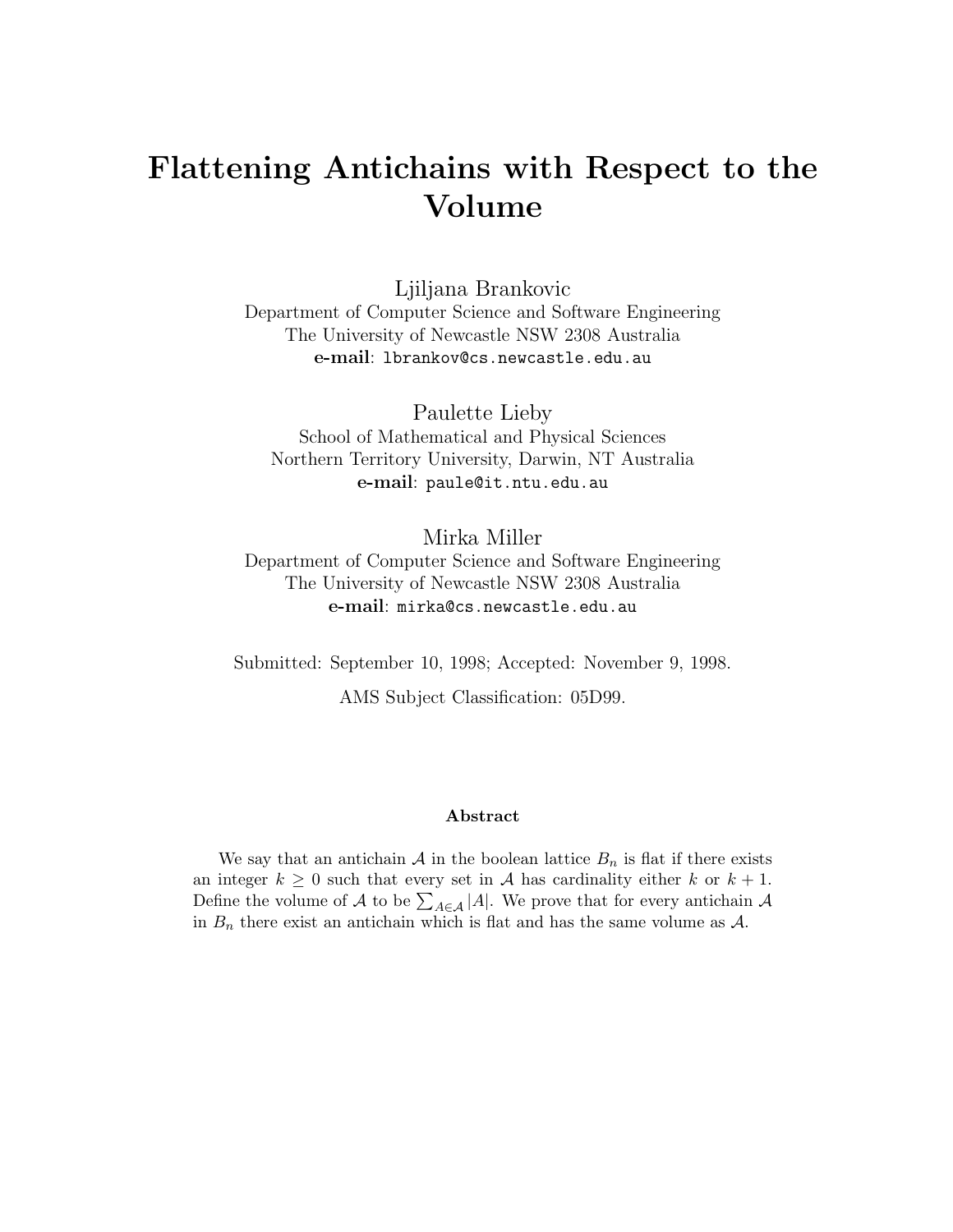## **1 Introduction**

Throughout the paper the universal set is  $[n] = \{1, 2, \ldots, n\}$ . A collection A of subsets of [n] is an **antichain** if for any distinct  $A, B \in \mathcal{A}, A \nsubseteq B$ . The **parameters** of an antichain A are the non-negative integers  $p_i$ ,  $0 \le i \le n$ , such that  $p_i = |\mathcal{A}_i|$  where  $\mathcal{A}_i = \{A : |A| = i, A \in \mathcal{A}\}.$ 

Let A be an antichain. We say that A is **flat** if, for any  $A \in \mathcal{A}$ ,  $|A| = k$  or  $|A| = k+1$ , for some non-negative integer k. Thus the parameters of A are such that  $p_i = 0$  for  $i \neq k, k + 1$ . The **size** of A is |A| and its **volume** is  $V(A) = \sum_{A \in \mathcal{A}} |A|$ .

The concept of flattening an antichain is illustrated in the proof of Sperner's seminal result which establishes the maximal size an antichain can have. In this proof it is shown that, if  $A$  is an antichain of size  $s$ , then there exists an antichain consisting of  $s \left\lfloor \frac{n}{2} \right\rfloor$ -sets.

A result by Kleitman and Milner[5], Clements[2], and more recently by Maire[8], shows that, if  $A$  is an antichain whose average set size is an integer, then there exists a flat antichain having the same size and volume as A. The **ideal** of a collection of sets B is  $\mathcal{IB} = \{C : C \subseteq B, B \in \mathcal{B}\}\$ . Clements[2] proved that, given s, an antichain  $A$  of size s which achieves minimum (or maximum) volume and minimum (or maximum) ideal is flat.

Lieby<sup>[7]</sup> conjectured that, if  $A$  is an antichain of size s and volume V, then there exists a flat antichain of size s and volume V. Note that the result by Kleitman and Milner[5] and others is a special case of the latter conjecture. In this paper we remove the constraint on s to prove that for every antichain  $A$  there exists a flat antichain with same volume as  $\mathcal{A}$ .

Our main result is:

**Theorem 1.** If  $A$  is an antichain then there exists a flat antichain with volume  $V(A)$ .

The next section, Section 2, provides the necessary background material; Section 3 establishes preliminary results needed in the proof of Theorem 1 which is presented in Section 4.

### **2 Background**

If B is a collection of k-sets,  $0 < k \leq n$ , the **shadow** of B is  $\Delta B = \{C : |C| =$  $k-1, C \subset B, B \in \mathcal{B}$ . Similarly, the **shade** of **B** is  $\triangledown$ **B** = {C : |C| = k + 1, B ⊂  $C, B \in \mathcal{B}$ .

Sperner's lemma gives a relationship between the size of a collection of sets and the sizes of its shadow and shade: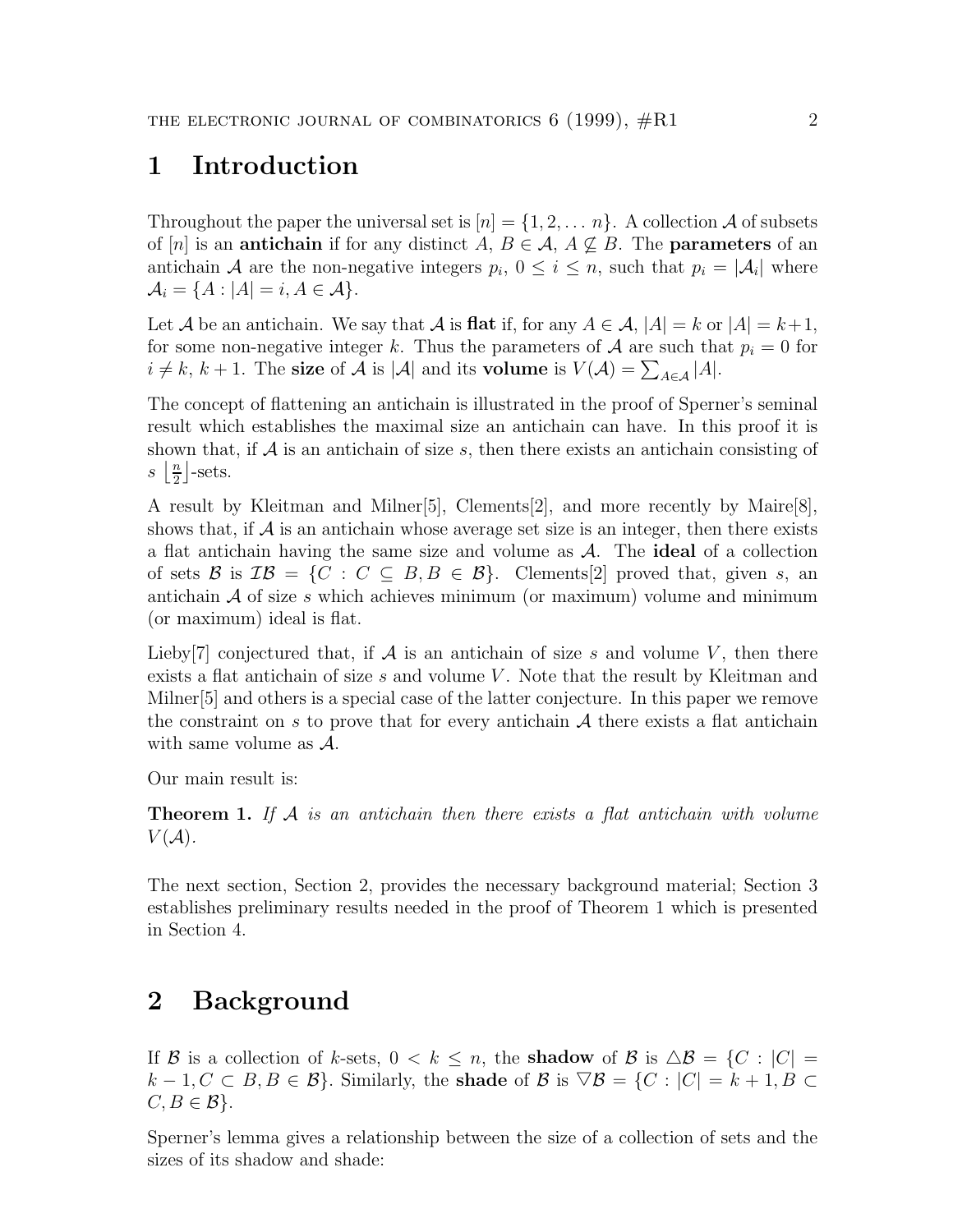**Lemma 1 (Sperner[9]).** Let  $\mathcal{B}$  be a collection of k-subsets of  $[n]$ . Then

$$
|\triangle \mathcal{B}| \ge \frac{k}{n-k+1} |\mathcal{B}| \qquad \text{if } k > 0
$$

and

$$
|\nabla \mathcal{B}| \ge \frac{n-k}{k+1} |\mathcal{B}| \qquad \qquad \text{if } k < n.
$$

An order relation on sets, the **squashed order**, denoted by  $\leq_S$ , is defined: If A and B are any sets, then  $A \leq_{S} B$  if the largest element of  $A + B$  is in B, where  $A + B$  denotes the symmetric difference of A and B. A **squashed antichain** A is an antichain such that for each i, the sets in  $\mathcal A$  of size i, together with the sets of size i contained in all the larger members of  $A$ , constitute an initial segment of the sets of size  $i$  in squashed order.

Kruskal $[6]$  and Katona<sup>[4]</sup> showed that the shadow of a collection of k-sets  $\beta$  is minimised when  $\beta$  is an initial segment of the k-sets in squashed order. One important consequence of this result is

**Theorem 2 (Clements[1], Daykin[3]).** There exists an antichain with  $p_i$  *i-sets if* and only if there exists a squashed antichain with  $p_i$  i-sets,  $0 \le i \le n$ .

If B is any collection of consecutive k-sets in squashed order, then the **new-shadow** of B, denoted by  $\Delta_N$ B, is the collection of the  $(k-1)$ -sets that belong to the shadow of  $\beta$  but *not* to the shadow of any k-set that comes before any set of  $\beta$  in the squashed ordering of sets. That is, the new-shadow of  $\beta$  is the contribution of the sets in  $\beta$  to the shadow of the first  $p$  k-sets in squashed order, where  $p$  is such that the pth set in squashed order is the last set in  $\beta$ .

The **new-shade** of B, denoted by  $\nabla_N$ B, is defined in a similar way. It consists of the  $(k + 1)$ -sets that are in the shade of B but not in the shade of any k-set that comes after any set of  $\beta$  in the squashed ordering of sets.

Formally, if  $\beta$  is a collection of consecutive k-sets in squashed order, then the newshadow of B is  $\triangle_N \mathcal{B} = \{D : D \in \triangle \mathcal{B} \text{ and } D \notin \triangle C \text{ for all } C \leq_S B, C \notin \mathcal{B}, B \in \mathcal{B} \}.$ The new-shade of B is  $\nabla_N \mathcal{B} = \{D : D \in \nabla \mathcal{B} \text{ and } D \notin \nabla C \text{ for all } C, B \leq_S C, C \notin \mathcal{B} \}$  $B, B \in \mathcal{B}$ .

Note 1. By Theorem 2 we only need to consider squashed antichains, so that throughout the rest of this paper only squashed antichains will be considered.

**Notation.** We set  $K = \frac{n}{2} + 1$  for *n* even and  $K = \frac{n+1}{2}$  for *n* odd.

#### **3 Preliminary Results**

This section presents the technical results needed in the proof of Theorem 1. Lemma 2 establishes a relationship between the respective sizes of the volume of a collection of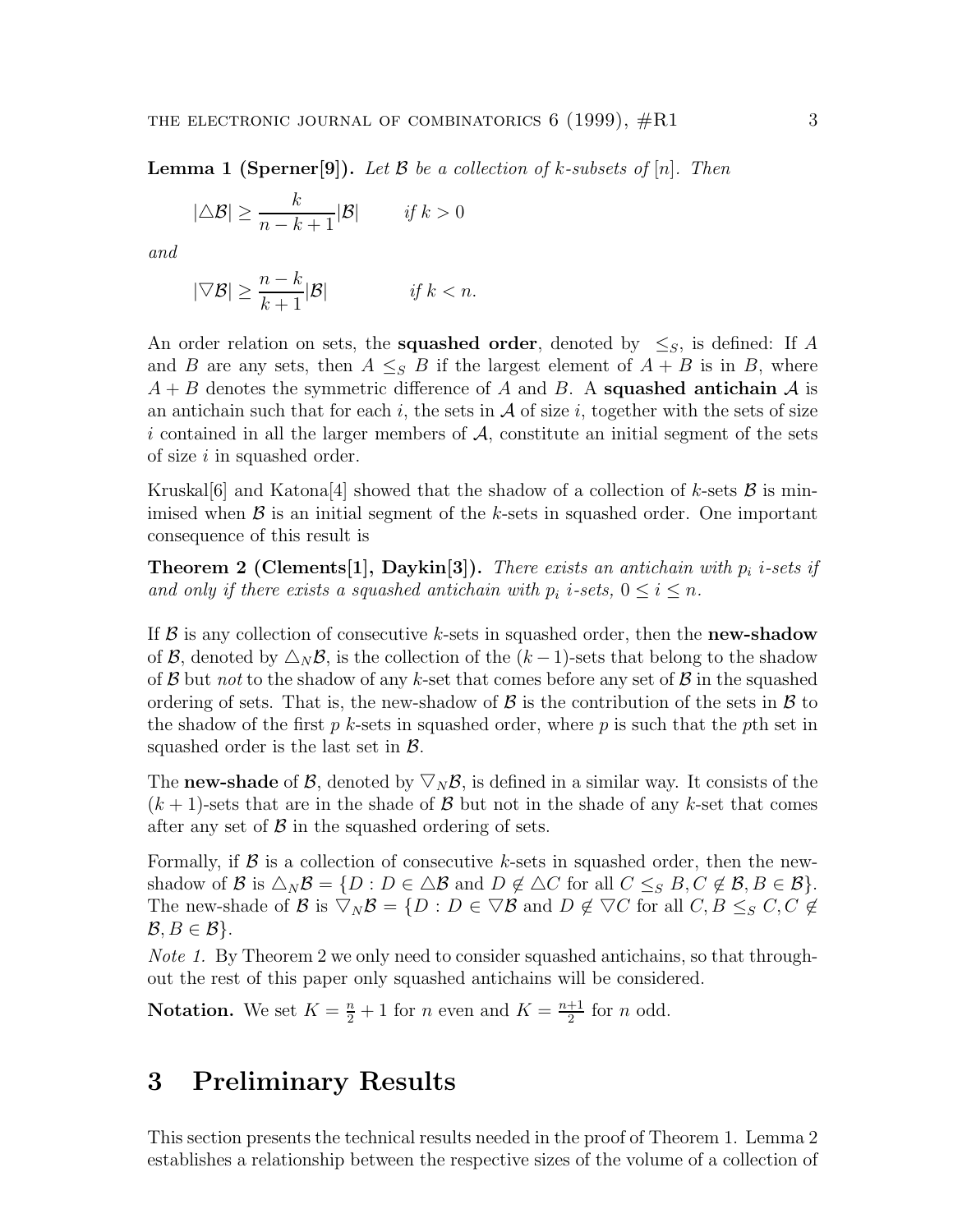sets in squashed order and the volume of its shadow. Lemma 3 establishes a similar relationship with the volume of its shade.

**Lemma 2.** Let B be a collection of l-sets. If  $l > K$  for n odd or  $l \geq K$  for n even then  $V(\Delta \mathcal{B}) \geq V(\mathcal{B})$ .

*Proof.* By Sperner's lemma  $|\triangle \mathcal{B}| \ge \frac{l}{n-l+1} |\mathcal{B}|$  so that

$$
V(\triangle B) \ge (l-1)\frac{l}{n-l+1}|\mathcal{B}| \ge l|\mathcal{B}| = V(\mathcal{B})
$$

for  $\frac{l-1}{n-l+1} \geq 1$ , that is for  $l \geq \frac{n+2}{2}$ .

**Lemma 3.** Let  $\mathcal{B}$  be a collection of l-sets. If  $l < K$  then  $V(\nabla \mathcal{B}) \geq V(\mathcal{B})$ .

*Proof.* By Sperner's lemma  $|\nabla \mathcal{B}| \ge \frac{n-l}{l+1} |\mathcal{B}|$  so that

$$
V(\nabla \mathcal{B}) \ge (l+1)\frac{n-l}{l+1}|\mathcal{B}| \ge l|\mathcal{B}| = V(\mathcal{B})
$$

for  $n - l \geq l$ , that is for  $l \leq \frac{n}{2}$ .

The next three lemmas give an upper bound for  $V(A)$  where A is an antichain satisfying certain conditions. In particular, Lemma 4 says that if  $A$  is an antichain whose largest set has size  $K + 1$  and having parameter  $p_{K+1} > K + 2$ , then  $V(A)$ is bounded above by the volume of the antichain  $\mathcal{A}^*$  obtained from  $\mathcal{A}$  by replacing  $(K + 1)$ -sets by K-sets so that  $\mathcal{A}^*$  has exactly  $(K + 2)$   $(K + 1)$ -sets.

Lemma 5 says that, for n odd, if A is an antichain whose smallest set has size  $K - 1$ and having parameter  $p_{K-1} > K + 1$ , then  $V(A)$  is bounded above by the volume of the antichain  $\mathcal{A}^*$  obtained from  $\mathcal{A}$  by replacing  $(K-1)$ -sets by K-sets so that  $\mathcal{A}^*$ has exactly  $(K+1)$   $(K-1)$ -sets. Lemma 6 says that, for *n* even, if A is an antichain whose smallest set has size  $K - 2$  and having parameter  $p_{K-2} > K + 1$ , then  $V(A)$ is bounded above by the volume of the antichain  $\mathcal{A}^*$  obtained from  $\mathcal{A}$  by replacing  $(K-2)$ -sets by  $(K-1)$ -sets so that  $\mathcal{A}^*$  has exactly  $(K+1)$   $(K-2)$ -sets.

Recall that all antichains are assumed to be squashed, so that "first"and "last" refer to first and last in the context of the squashed ordering of sets.

**Lemma 4.** For  $n \geq 5$  let A be an antichain with parameters  $p_i$  such that  $p_i = 0$  for  $i > K + 1$ , and  $p_{K+1} > K + 2$ . Let  $\mathcal{A}^*$  be the antichain obtained from A by replacing all the  $(K + 1)$ -sets of A but the first  $(K + 2)$   $(K + 1)$ -sets by all the K-sets in their new-shadow. Then  $V(A^*) \geq V(A)$ .

*Proof.* We start by describing the list of the  $(K+1)$ -sets in squashed order. The idea of the squashed order is to use as few elements as possible when listing the sets. The first  $(K + 1)$ -set is  $\{1, \ldots, K + 1\}$ . This set is followed by  $\binom{K+1}{K}$  sets, each of them

 $\Box$ 

□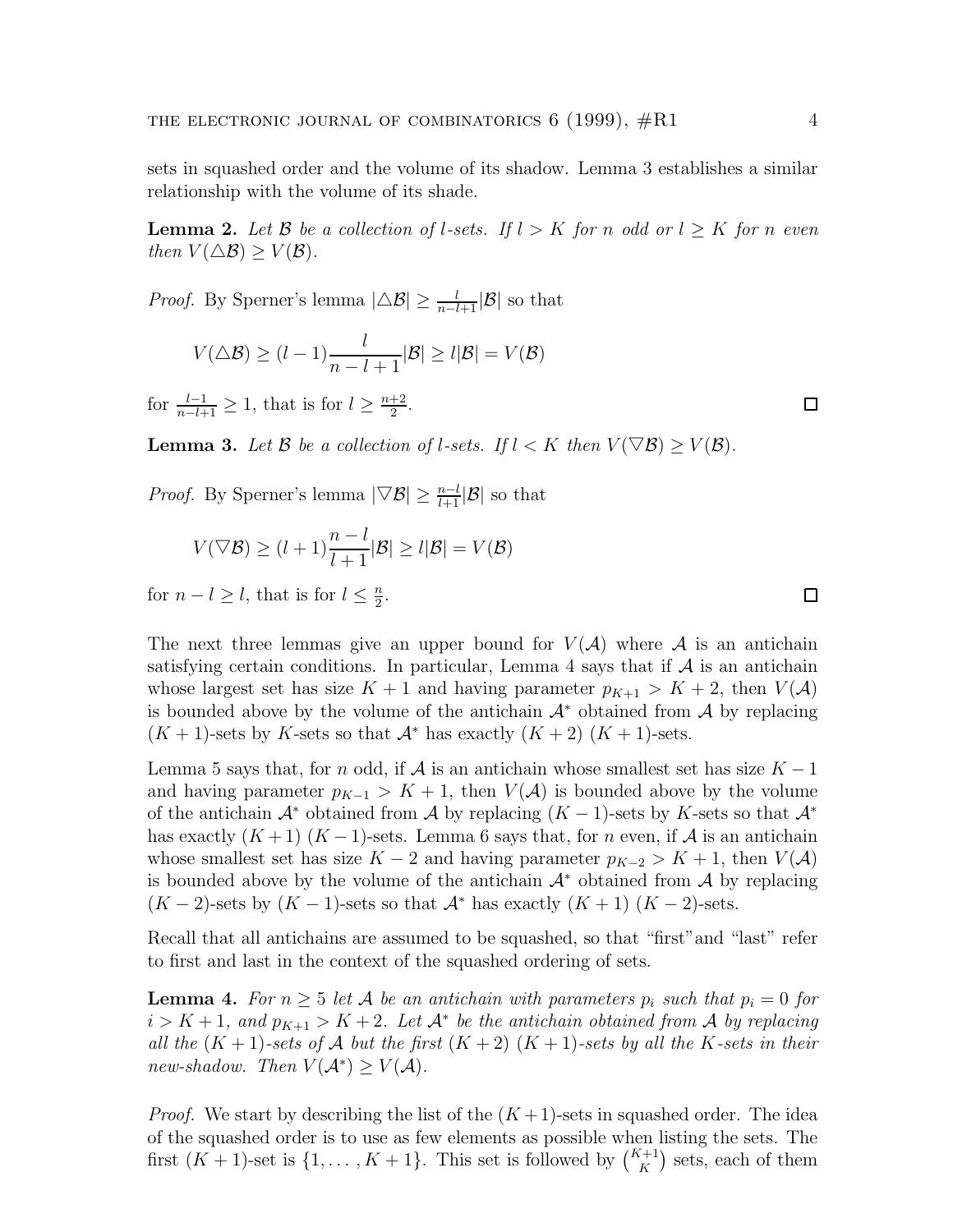being the union of one of the  $\binom{K+1}{K}$  K-subsets of  $[K+1]$  with the set  $\{K+2\}$ . This collection is itself followed by  $\binom{\tilde{K}+2}{K}$  sets, each of them being the union of one of the  $\binom{K+2}{K}$  K-subsets of  $[K+2]$  with the set  $\{K+3\}.$ 

Therefore the collection of  $\binom{n}{K+1}$   $(K+1)$ -sets in squashed order can be subdivided into subcollections of size  $\binom{i}{K}$  each,  $K \leq i \leq n-1$ . For a given i, any set in the subcollection of size  $\binom{i}{K}$  is the union of one of the  $\binom{i}{K}$  K-subsets of [i] and  $\{i+1\}$ .

Let A be as defined in the statement of the lemma and consider  $A_{K+1}$ , the subcollection of A consisting of its  $(K + 1)$ -sets. By the introductory remark,  $\mathcal{A}_{K+1}$  is the union of consecutive collections  $\mathcal{A}^i$  of consecutive  $(K+1)$ -sets in squashed order where for some  $I, K \leq I \leq n-1, |\mathcal{A}^i| = {i \choose K}$  for  $K \leq i < I, |\mathcal{A}^i| \leq {i \choose K}$  for  $i = I$ , and  $|\mathcal{A}^i|=0$  for  $i>I$ .

Let i be given,  $K \leq i \leq I$ . We have seen that any  $(K + 1)$ -set of  $\mathcal{A}^i$  is the union of one of the  $\binom{i}{K}$  K-subsets of [i] sets and  $\{i+1\}$ . Therefore the sets in  $\triangle_N \mathcal{A}^i$ ,  $i > K$ , are the union of one of the  $\binom{i}{K-1}$ (K – 1)-subsets of [i] and  $\{i+1\}$ . This is the case since any K-set not containing the element  $i + 1$ ,  $i > K$ , must be in the shadow of some set which precedes the sets in  $\mathcal{A}^i$  in squashed order.

Let  $\mathcal{B}^i = \{B : |B| = K, B \subset A, A \in \mathcal{A}^i, i+1 \notin B\}$ . Note that (i)  $|\mathcal{B}^i| = |\mathcal{A}^i| \leq {i \choose K}.$ 

(ii) The sets in  $\mathcal{B}^i$  constitute an initial segment of K-subsets of [i] in squashed order, so that  $|\triangle_N \mathcal{A}^i| = |\triangle \mathcal{B}^i|$  for  $K < i \leq I$ .

By Sperner's lemma we have

$$
\left|\triangle\mathcal{B}^i\right| \geq \frac{K}{i-K+1} \left|\mathcal{B}^i\right|.
$$

From (i) and (ii) it follows that

$$
V\left(\Delta_N\mathcal{A}^i\right) = K|\Delta_N\mathcal{A}^i| \ge K \frac{K}{i - K + 1} |\mathcal{A}^i| \ge (K + 1) |\mathcal{A}^i| = V\left(\mathcal{A}^i\right)
$$

for  $K < i \leq I \leq n-1$ . Also,

$$
\left|\triangle_N\left(\mathcal{A}_{K+1}\setminus\left(\mathcal{A}^K\cup\mathcal{A}^{K+1}\right)\right)\right|=\sum_{i=K+2}^I\left|\triangle_N\mathcal{A}^i\right|
$$

so that

$$
V\left(\Delta_N\left(\mathcal{A}_{K+1}\setminus\left(\mathcal{A}^K\cup\mathcal{A}^{K+1}\right)\right)\right)=\sum_{i=K+2}^IV\left(\Delta_N\mathcal{A}^i\right)
$$

$$
\geq \sum_{i=K+2}^IV\left(\mathcal{A}^i\right)
$$

$$
=V\left(\mathcal{A}_{K+1}\setminus\left(\mathcal{A}^K\cup\mathcal{A}^{K+1}\right)\right).
$$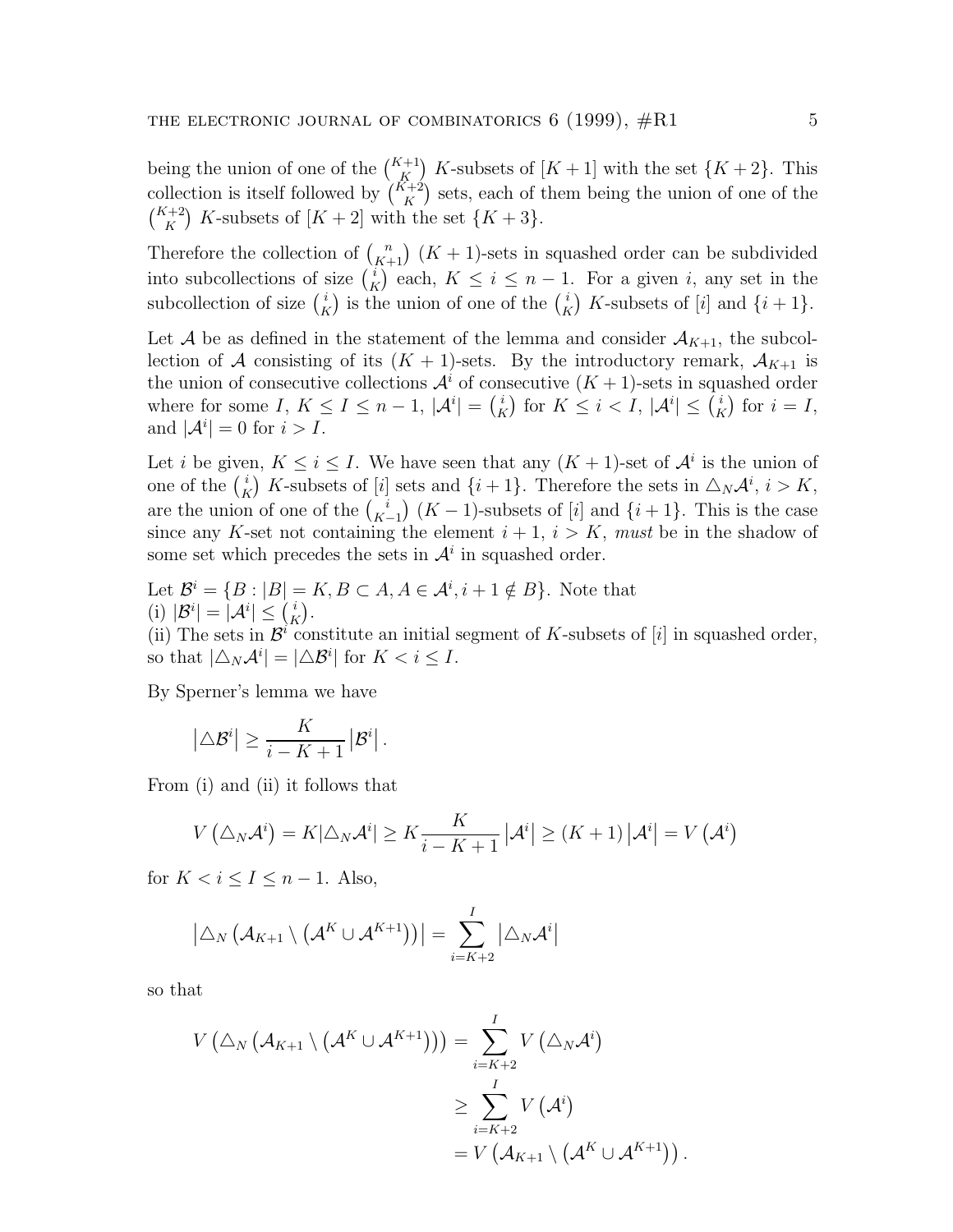$\mathcal{A}^*$  is the antichain obtained from  $\mathcal{A}$  by replacing all the  $(K+1)$ -sets in  $\mathcal{A}^i$ ,  $K+2 \leq$  $i \leq I$ , by all the K-sets in  $\triangle_N \mathcal{A}^i$ . Note that  $|\mathcal{A}^K \cup \mathcal{A}^{K+1}| = K + 2$ . This implies

$$
V(\mathcal{A}^*) = V(\mathcal{A}) - V(\mathcal{A}_{K+1} \setminus (\mathcal{A}^K \cup \mathcal{A}^{K+1}))
$$
  
+ 
$$
V(\triangle_N (\mathcal{A}_{K+1} \setminus (\mathcal{A}^K \cup \mathcal{A}^{K+1})))
$$
  
\$\geq V(\mathcal{A})\$.

This proves the lemma.

We now need to establish a similar result to the one stated in the previous lemma in the case where  $\mathcal{A}^*$  is obtained from  $\mathcal{A}$  by replacing sets of  $\mathcal{A}$  by sets in their newshade. The proofs of the following lemmas are similar to the proof of Lemma 4 and we shall try to keep them as short as possible. We need to discuss the cases  $n$  odd and *n* even separately.

Without loss of generality we assume that for any antichain considered below, the sets of smallest size,  $l$  say, form a terminal segment of  $l$ -sets in squashed order.

**Lemma 5.** For n odd and  $n \geq 5$  let A be an antichain with parameters  $p_i$  such that  $p_i = 0$  for  $i < K - 1$  and  $p_{K-1} > K + 1$ . Let  $\mathcal{A}^*$  be the antichain obtained from A by replacing all the  $(K-1)$ -sets but the last  $(K+1)$   $(K-1)$ -sets by all the K-sets in their new-shade. Then  $V(A^*) \geq V(A)$ .

*Proof.* Let A be as defined in the statement of the lemma and consider  $A_{K-1}$ , the subcollection of A consisting of its  $(K-1)$ -sets. Then  $A_{K-1}$  is the union of consecutive collections  $\mathcal{A}^i$  of consecutive  $(K-1)$ -sets in reverse squashed order where for some  $I, K-1 \leq I \leq n-1, |\mathcal{A}^i| = {i \choose i-k+1}$  for  $K-1 \leq i \leq I, |\mathcal{A}^i| \leq {i \choose i-k+1}$  for  $i = I$ , and  $|\mathcal{A}^i|=0$  for  $i>I$ .

To see this, note that the last  $(K-1)$ -set in squashed order is the set  $\{K+1, K+1\}$ 2,..., n} where  $n = 2K - 1$  as n is odd. This set is preceded by  $\binom{K}{1}$  sets, each of them being the union of one of the singletons of  $[K]$  with the set  $\{K+2,\ldots,n\}$ . It is now easy to see that this collection is itself preceded by  $\binom{K+1}{2}$  sets, each of them being the union of one of the  $\binom{K+1}{2}$  2-subsets of  $[K+1]$  with the set  $\{K+3,\ldots,n\}$ .

In general, for  $K - 1 \leq i \leq I$ , any  $(K - 1)$ -set of  $\mathcal{A}^i$  is the union of one of the  $\binom{i}{i-K+1}$  $(i - K + 1)$ -subsets of [i] and  $\{i + 2, \ldots, n\}$ , so that the sets in  $\nabla_N \mathcal{A}^i$  are the union of one of the  $\binom{i}{i-K+2}$   $(i-K+2)$ -subsets of  $[i]$  and  $\{i+2,\ldots,n\}$ .

Let  $\mathcal{B}^i = \{B : |B| = i - K + 1, B \subset A, A \in \mathcal{A}^i, B \cap \{i + 2, \dots, n\} = \emptyset\}$ . Note that (i)  $|\mathcal{B}^i| = |\mathcal{A}^i| \leq {i \choose i - K + 1}.$ 

(ii) The sets in  $\mathcal{B}^i$  constitute a terminal segment of  $(i - K + 1)$ -subsets of [i] in squashed order, so that  $|\nabla_N \mathcal{A}^i| = |\nabla \mathcal{B}^i|$ .

By Sperner's lemma we have

$$
\left|\nabla \mathcal{B}^i\right| \geq \frac{K-1}{i-K+2} \left|\mathcal{B}^i\right|.
$$

 $\Box$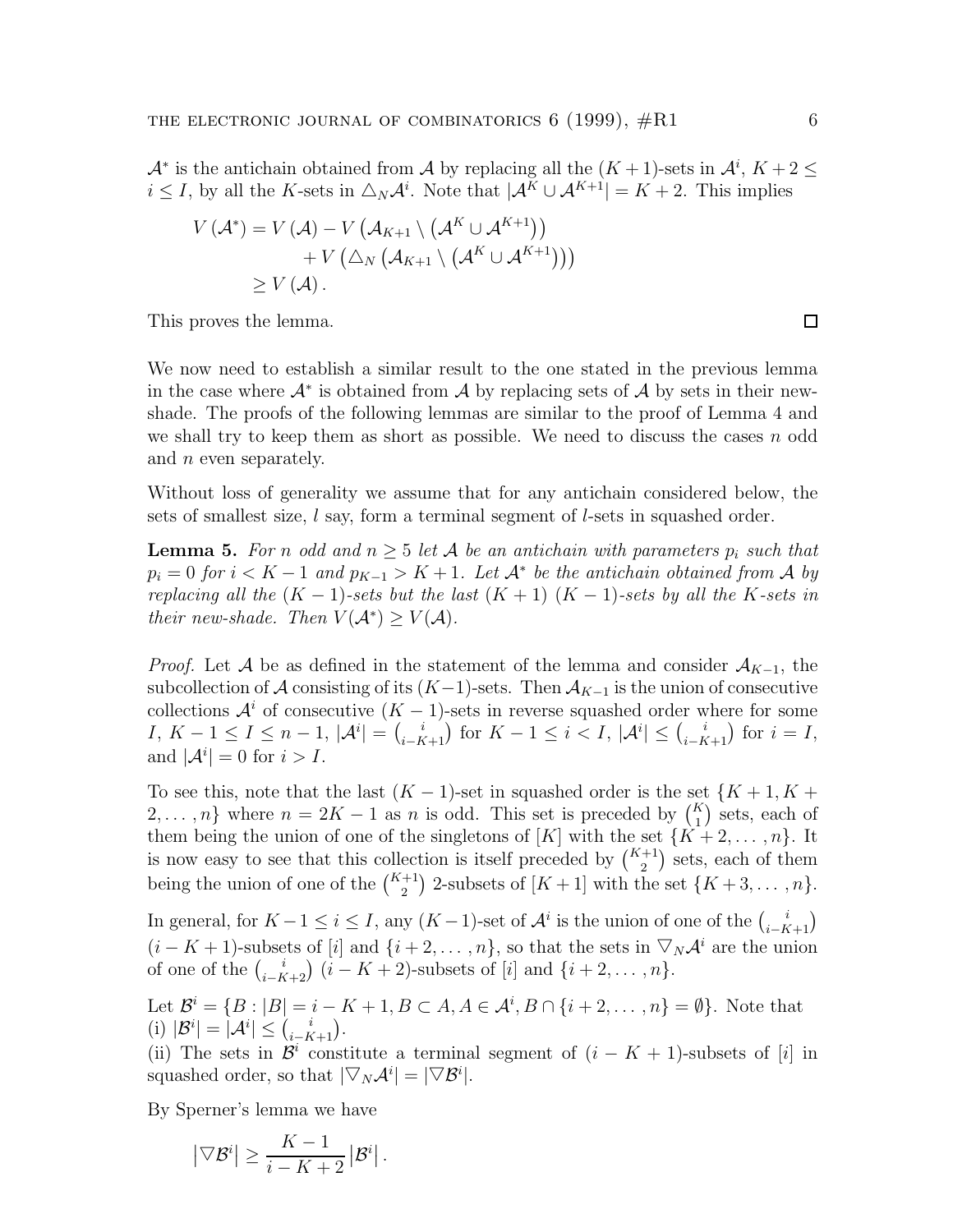From (i) and (ii) it follows that

$$
V\left(\nabla_N\mathcal{A}^i\right) = K|\nabla_N\mathcal{A}^i| \ge K\frac{K-1}{i-K+2}|\mathcal{A}^i| \ge (K-1)|\mathcal{A}^i| = V\left(\mathcal{A}^i\right)
$$

for  $K - 1 \leq i \leq I \leq n - 1$ . Also,

$$
\left|\nabla_{N}\left(\mathcal{A}_{K-1}\setminus\left(\mathcal{A}^{K-1}\cup\mathcal{A}^{K}\right)\right)\right|=\sum_{i=K+1}^{I}\left|\nabla_{N}\mathcal{A}^{i}\right|
$$

so that

$$
V(\nabla_N (\mathcal{A}_{K-1} \setminus (\mathcal{A}^{K-1} \cup \mathcal{A}^K))) = \sum_{i=K+1}^I V(\nabla_N \mathcal{A}^i)
$$
  
\n
$$
\geq \sum_{i=K+1}^I V(\mathcal{A}^i)
$$
  
\n
$$
= V(\mathcal{A}_{K-1} \setminus (\mathcal{A}^{K-1} \cup \mathcal{A}^K)).
$$

**Lemma 6.** For n even and  $n \geq 5$  let A be an antichain with parameters  $p_i$  such that  $p_i = 0$  for  $i < K - 2$  and  $p_{K-2} > K + 1$ . Let  $\mathcal{A}^*$  be the antichain obtained from A by replacing all the  $(K-2)$ -sets but the last  $(K+1)$   $(K-2)$ -sets by all the  $(K-1)$ -sets in their new-shade. Then  $V(A^*) \geq V(A)$ .

*Proof.* Let A be as defined in the statement of the lemma and consider  $A_{K-2}$ , the subcollection of A consisting of its  $(K-2)$ -sets. Then  $A_{K-2}$  is the union of consecutive collections  $\mathcal{A}^i$  of consecutive  $(K-2)$ -sets in reverse squashed order where for some  $I, K-1 \leq I \leq n-1, |\mathcal{A}^i| = {i \choose i-k+1}$  for  $K-1 \leq i < I, |\mathcal{A}^i| \leq {i \choose i-k+1}$  for  $i = I$ , and  $|\mathcal{A}^i|=0$  for  $i>I$ .

The same argument as the one used in the proof of Lemma 5 shows that

$$
V\left(\nabla_{N}\left(\mathcal{A}_{K-2}\setminus\left(\mathcal{A}^{K-1}\cup \mathcal{A}^{K}\right)\right)\right)\geq V\left(\mathcal{A}_{K-2}\setminus\left(\mathcal{A}^{K-1}\cup \mathcal{A}^{K}\right)\right).
$$

#### **4 Proof of Theorem 1**

To prove Theorem 1 we first prove that there exists a flat antichain with volume V for each  $V < U_n$ , where  $U_n$  is defined below. Then, by making use of the results of Section 3, we characterise some antichains whose volume is less than  $U_n$ , that is, antichains which can be flattened while keeping the volume constant. Consequently, we characterise all antichains whose volume is greater than or equal to  $U_n$ . The proof

 $\Box$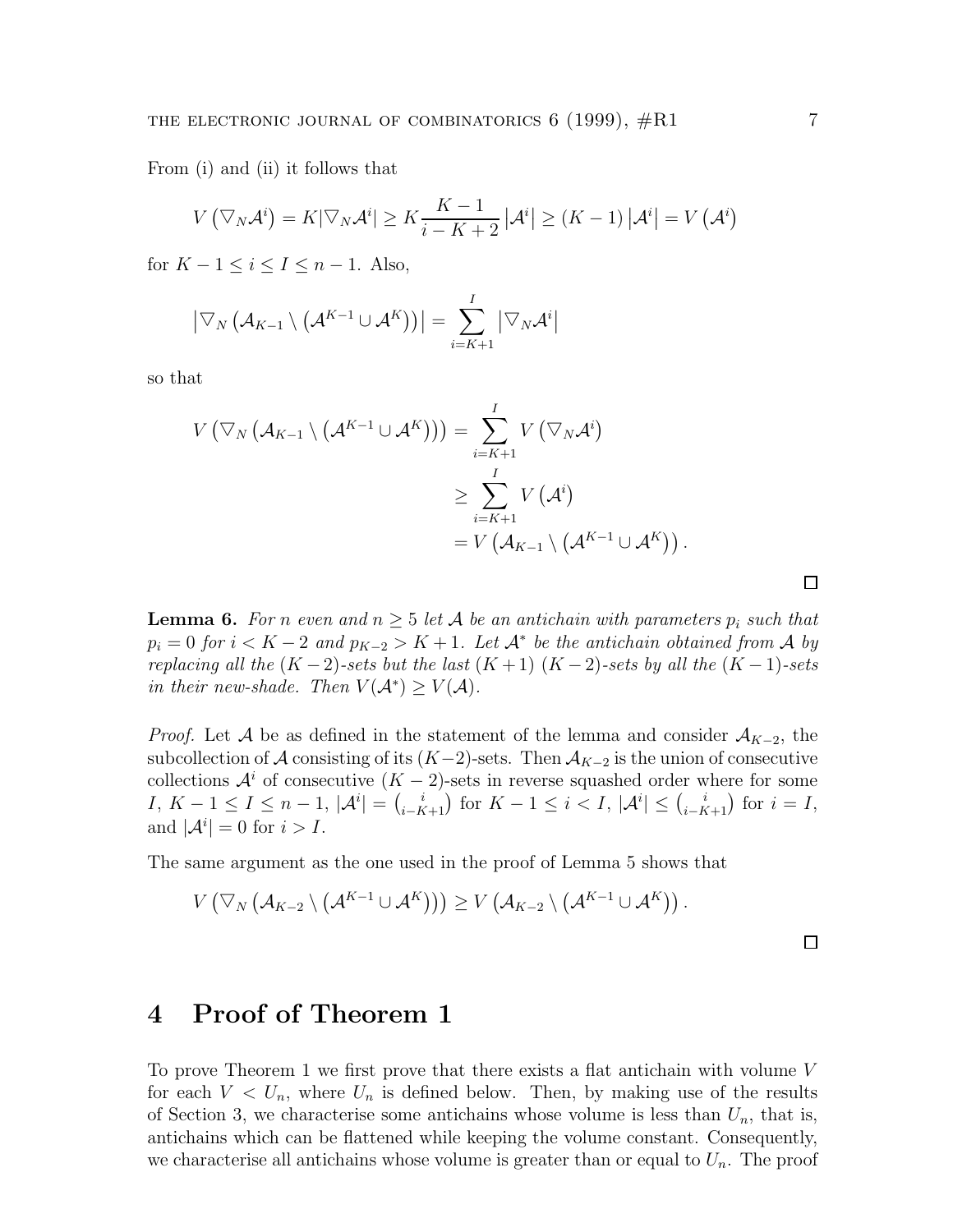of Theorem 1 concludes by showing that all the latter antichains can be flattened while keeping size and volume constant.

We start by showing that for every  $V < U_n$  there exists a flat antichain of volume V.

**Observation 1.** For every antichain on [n],  $n \leq 4$ , of size s and volume V, there is a flat antichain of size s and volume V .

*Note 2.* Observation 1 is trivial for  $n < 4$ . It is easy to check that it holds for all possible antichains on [4].

**Observation 2.** The new-shades (starting at the end of the squashed order) of the last  $n - K + 2(K - 1)$ -sets in squashed order have the cardinalities  $n - K + 1, n -$ K,..., 1,0. The size of the shade of the last  $m (K - 1)$ -sets,  $m \leq n - K + 2$ , is  $\frac{2n-2K+3-m}{2} \times m$ .

**Lemma 7.** For  $n \geq 5$  and for all  $V \leq (K-1)^2$  there exists a flat antichain with volume V .

Proof. Using only 1-sets and 2-sets, we can construct antichains with volumes

2x for  $x \leq {n \choose 2}$ ,  $2x + 1$  for  $x \leq {n \choose 2} - (n-1)$ .  $\Box$ **Lemma 8.** For  $n > 5$ , let  $U_n = \left(\binom{n}{K} - \frac{2n-3K+4}{2}(K-1) + 1\right)K + (K-1)(K-1).$ 

Then for each  $V < U_n$  there exists a flat antichain with volume V.

*Proof.* Using only K-sets and  $(K-1)$ -sets, we can construct antichains with volumes Kx for  $x \leq {n \choose K}$  $Kx + (K - 1), x \leq {n \choose K} - (n - K + 1)$  $Kx + 2(K - 1), x \leq {n \choose K} - (n - K + 1) - (n - K)$  $Kx + 3(K - 1), x \leq {n \choose K} - (n - K + 1) - (n - K) - (n - K - 1)$ . . .

 $Kx + (K-1)(K-1), x \leq {n \choose K} - \frac{2n-3K+4}{2}(K-1).$ 

This means that we can construct flat antichains with any volume  $V, (K-1)(K-1) <$  $V < U_n$  using only K-sets and  $(K - 1)$ -sets. By Lemma 7, we can construct flat antichains with volume  $V \leq (K-1)(K-1)$ .

Note that  $U_n$  is the first volume that we cannot obtain from only K-sets and  $(K-1)$ sets.□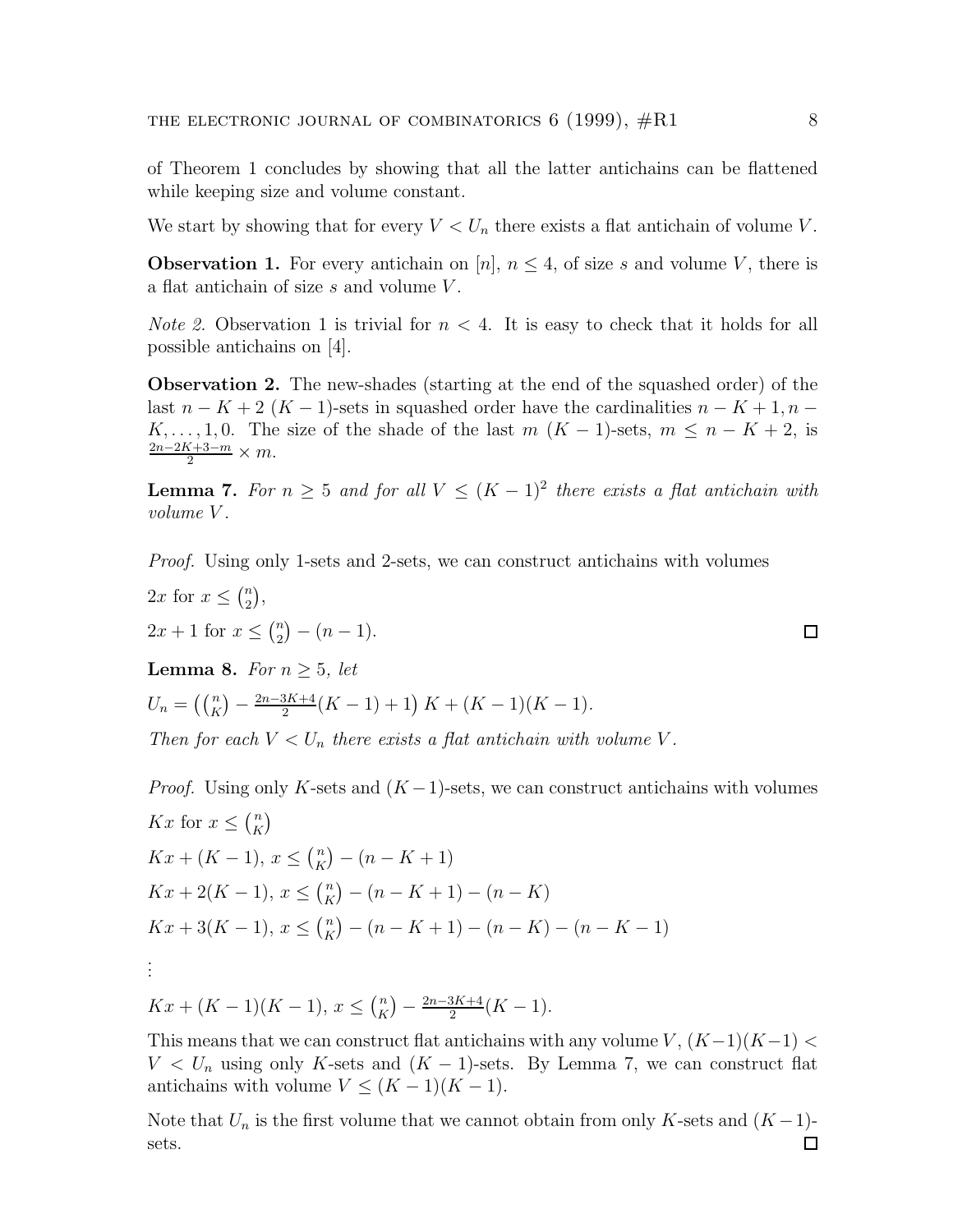**Illustration**. Let  $V_{max}(n)$  be the maximum possible volume of an antichain on  $[n]$ . For *n* even,  $V_{max}(n) = K\binom{n}{K} = (K-1)\binom{n}{K-1}$ ), and for *n* odd,  $V_{max}(n) = K\binom{n}{K}$ .

Let  $V_{max2}(n)$  be the second largest volume of an antichain on [n] consisting of only sets of one size. That is, for *n* even,  $V_{max2}(n) = (K + 1)\binom{n}{K+1} = (K - 2)\binom{n}{K-2}$ ¢ , and for *n* odd,  $V_{max2}(n) = (K + 1)\binom{n}{K+1} = (K - 1)\binom{n}{K-1}$ ). Note that  $V_{max2}(n) < U_n$  for  $n \geq 5$ .

| n                                  |              | 6  |     |     |
|------------------------------------|--------------|----|-----|-----|
|                                    |              | 49 | 117 | 251 |
| $V_{max}(n)$                       | 30           | 60 | 140 | 280 |
| $\mathbb{V}_{\underline{max2}}(n)$ | $20^{\circ}$ | 30 | 105 | 168 |

We now describe some antichains whose volume is less than  $U_n$ .

The next lemma is given without a proof:

**Lemma 9.** For  $n \geq 5$ , (i)  $\left( \binom{n}{K} - \binom{K+2}{2} \right) K + (K+2)(K+1) < U_n$ ,  $(iii)$   $((\binom{n}{K} - \binom{n-K+2}{2})$   $K + (K+1) (K-1) < U_n$ , for n odd, (iii)  $\left(\begin{matrix}n\\ K-1\end{matrix}\right)$  $(-\binom{n-K+3}{2} (K-1) + (K+1)(K-2) < U_n$  for n even.

Recall that the ideal of an antichain  $\mathcal A$  is  $\mathcal{IA} = \{B : B \subseteq A, A \in \mathcal A\}$ . We define the **ideal at level** i, denoted by  $\mathcal{I}_i\mathcal{A}$ , to be  $\{B : B \in \mathcal{I}\mathcal{A}, |B| = i\}$ . The **filter** of  $\mathcal{A}$  is  $\mathcal{F}A = \{B : B \supseteq A, A \in \mathcal{A}\}.$  The **filter at level** i is  $\mathcal{F}_iA = \{B : B \in \mathcal{F}A, |B| = i\}.$ All antichains are assumed to be squashed. As in the previous section, "first" and "last" refer to first and last in the context of the squashed ordering of sets.

**Lemma 10.** For  $n \geq 5$  let A be an antichain with  $|\mathcal{I}_{K+1}A| \geq K+1$ . Then  $V(A)$  $U_n$ .

*Proof.* If  $V(A) \leq V_{max2}(n)$  then  $V(A) < U_n$  and we are done. If  $V(A) > V_{max2}(n)$ then A must contain sets of size less than  $K + 1$ . For, if for each  $A \in \mathcal{A}$ ,  $|A| \ge$  $K + 1$ , then  $V(\mathcal{I}_{K+1}\mathcal{A}) \geq V(\mathcal{A})$  by Lemma 2. But  $V(\mathcal{I}_{K+1}\mathcal{A}) \leq V_{max2}(n) < U_n$ , contradicting our assumption about  $V(\mathcal{A})$ .

Let  $\mathcal{A}'$  be the antichain obtained from  $\mathcal{A}$  by replacing the sets of size greater than  $K+1$  by all the sets in their shadow at level  $K+1$ . Then  $V(\mathcal{A}') \geq V(\mathcal{A})$  by Lemma 2. Note that  $|\mathcal{I}_{K+1}\mathcal{A}'| = |\mathcal{I}_{K+1}\mathcal{A}| \geq K+1$ .

Let  $\mathcal{A}''$  be the antichain obtained from  $\mathcal{A}'$  by replacing the sets of size less than K by all the sets in their shade at level K. It follows that  $V(\mathcal{A}'') \ge V(\mathcal{A}')$  by Lemma 3.

 $\mathcal{A}$ <sup>n</sup> has at least  $(K + 1)$   $(K + 1)$ -sets. The shadow of the first  $(K + 1)$   $(K + 1)$ -sets is equal to the shadow of the first  $(K + 2)$   $(K + 1)$ -sets, so that Lemma 4 applies to  $\mathcal{A}''$  and  $V(\mathcal{A}'') \leq \left(\binom{n}{K} - \binom{K+2}{2}K + (K+2)(K+1)$ . By Lemma 9(i),  $V(\mathcal{A}'') < U_n$ . We conclude that  $V(\mathcal{A}) < U_n$ .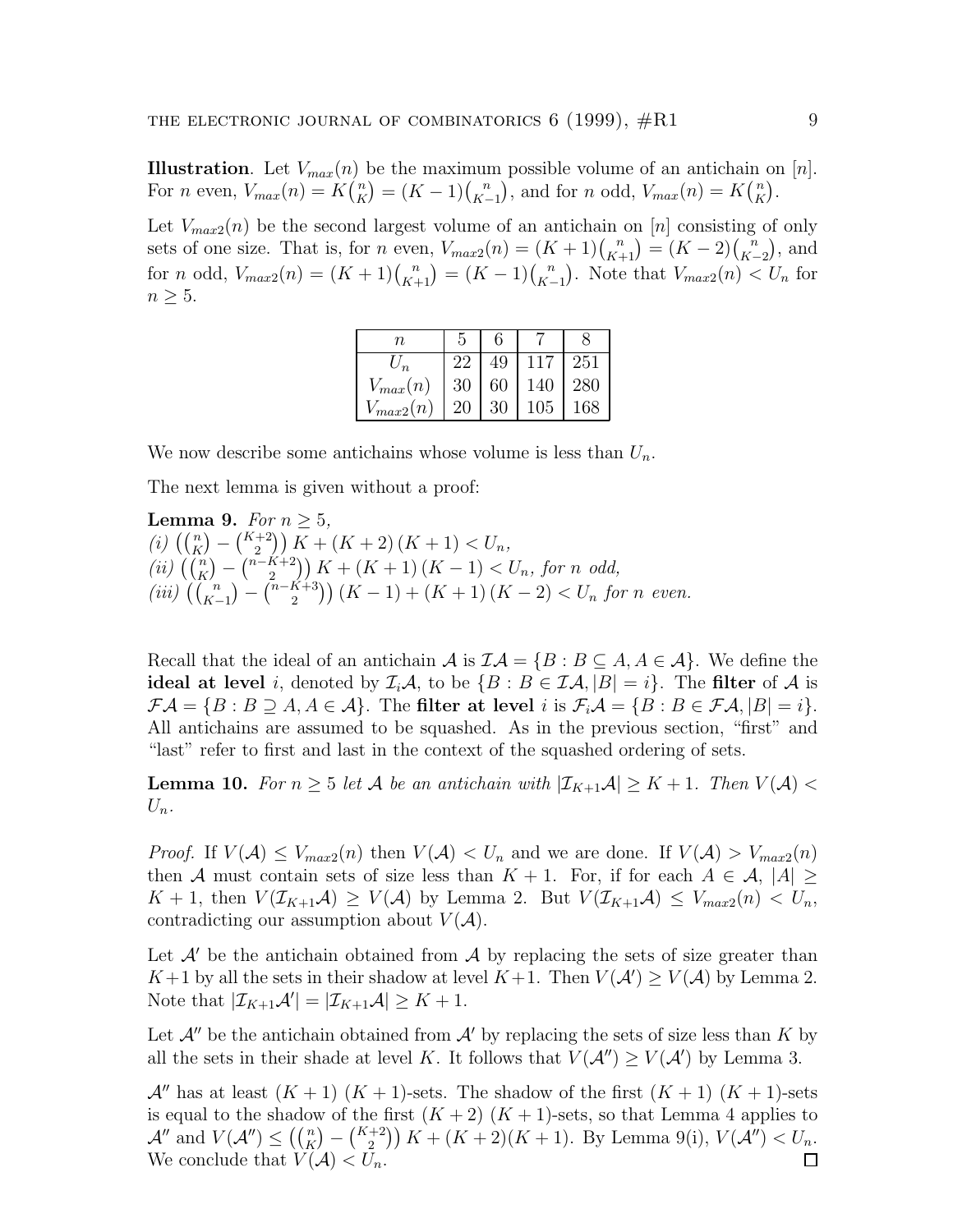**Lemma 11.** For n odd and  $n \geq 5$ , let A be an antichain with  $|\mathcal{F}_{K-1}| \geq K$ . Then  $V(\mathcal{A}) < U_n$ .

*Proof.* If  $V(A) > V_{max2}(n)$ , then, by Lemma 3, A must contain sets of size greater than  $K - 1$ . Let A' be the antichain obtained from A by replacing the sets of size less than  $K-1$  by all the sets in their shade at level  $K-1$ . Then  $V(\mathcal{A}') \geq V(\mathcal{A})$  by Lemma 3. Note that  $|\mathcal{F}_{K-1}\mathcal{A}'| = |\mathcal{F}_{K-1}\mathcal{A}| \geq K$ .

Let  $\mathcal{A}''$  be the antichain obtained from  $\mathcal{A}'$  by replacing the sets of size greater than K by all the sets in their shadow at level K. By Lemma 2,  $V(\mathcal{A}'') \geq V(\mathcal{A}')$ .  $\mathcal{A}''$ has at least  $K$  (K − 1)-sets. The shade of the last  $K$  (K − 1)-sets is equal to the shade of the last  $(K + 1)$   $(K - 1)$ -sets, so that Lemma 5 applies to  $\mathcal{A}$ <sup>*u*</sup> to give  $V(\mathcal{A}'') \leq \left( {n \choose K} - {n-K+2 \choose 2} \right) K + (K+1)(K-1)$ . It follows that  $V(\mathcal{A}) < U_n$  by Lemma  $9(ii)$ .  $\Box$ 

**Lemma 12.** For n even and  $n \geq 5$  let A be an antichain with  $|\mathcal{F}_{K-2}| \geq K$ . Then  $V(\mathcal{A}) < U_n$ .

Proof. The proof is very similar to the proof of Lemma 11. In the latter, replacing K and  $(K-1)$ -sets by  $(K-1)$  and  $(K-2)$ -sets respectively, and using Lemmas 6 and 9(iii) in lieu of Lemmas 5 and 9(ii) achieves the desired result. □

**Observation 3.** If A is an antichain such that  $|\mathcal{I}_{K+1}A| < K+1$  then A contains no set of size larger than  $(K + 1)$ . If n is odd and  $|\mathcal{F}_{K-1}| < K$  then A contains no set of size smaller than  $K - 1$ . If n is even and  $|\mathcal{F}_{K-2}| < K$  then A contains no set of size smaller than  $K - 2$ .

Lemmas 10, 11 and 12 together with Observation 3 imply that the antichains on  $[n]$ ,  $n \geq 5$ , which are not flat and which have volume  $V \geq U_n$  can only be one of the types listed below:

(i) for *n* odd, the antichains with parameters  $p_i = 0$  for  $i > K + 1$  and  $i < K - 1$ ,  $0 < p_{K+1} \leq K$  and  $0 < p_{K-1} \leq K-1$  (antichains of type A1); (ii) for *n* even, the antichains with parameters  $p_i = 0$  for  $i > K + 1$  and  $i < K - 1$ ,  $0 < p_{K+1} \leq K$  and  $p_{K-1} \neq 0$  (antichains of type A2); (iii) for n even, the antichains with parameters  $p_i = 0$  for  $i > K$  and  $i < K - 2$ ,  $p_K \neq 0$  and  $0 < p_{K-2} \leq K-1$  (antichains of type A3); (ii) for *n* even, the antichains with parameters  $p_i = 0$  for  $i > K + 1$  and  $i < K - 2$ ,  $0 < p_{K+1} \leq K$  and  $0 < p_{K-2} \leq K-1$  (antichains of type A4).

In any other case, either  $n \leq 4$ , or, if  $n \geq 5$ , the volume V of the antichain is less than  $U_n$ , or the given antichain is already flat. Observation 1 together with Lemma 8 show that if  $\mathcal A$  is not an antichain of any of the types described above, then there exists a flat antichain with volume  $V(\mathcal{A})$ .

We show that antichains of type A1, A2, A3 or A4 can be flattened by keeping the size, as well as the volume, constant.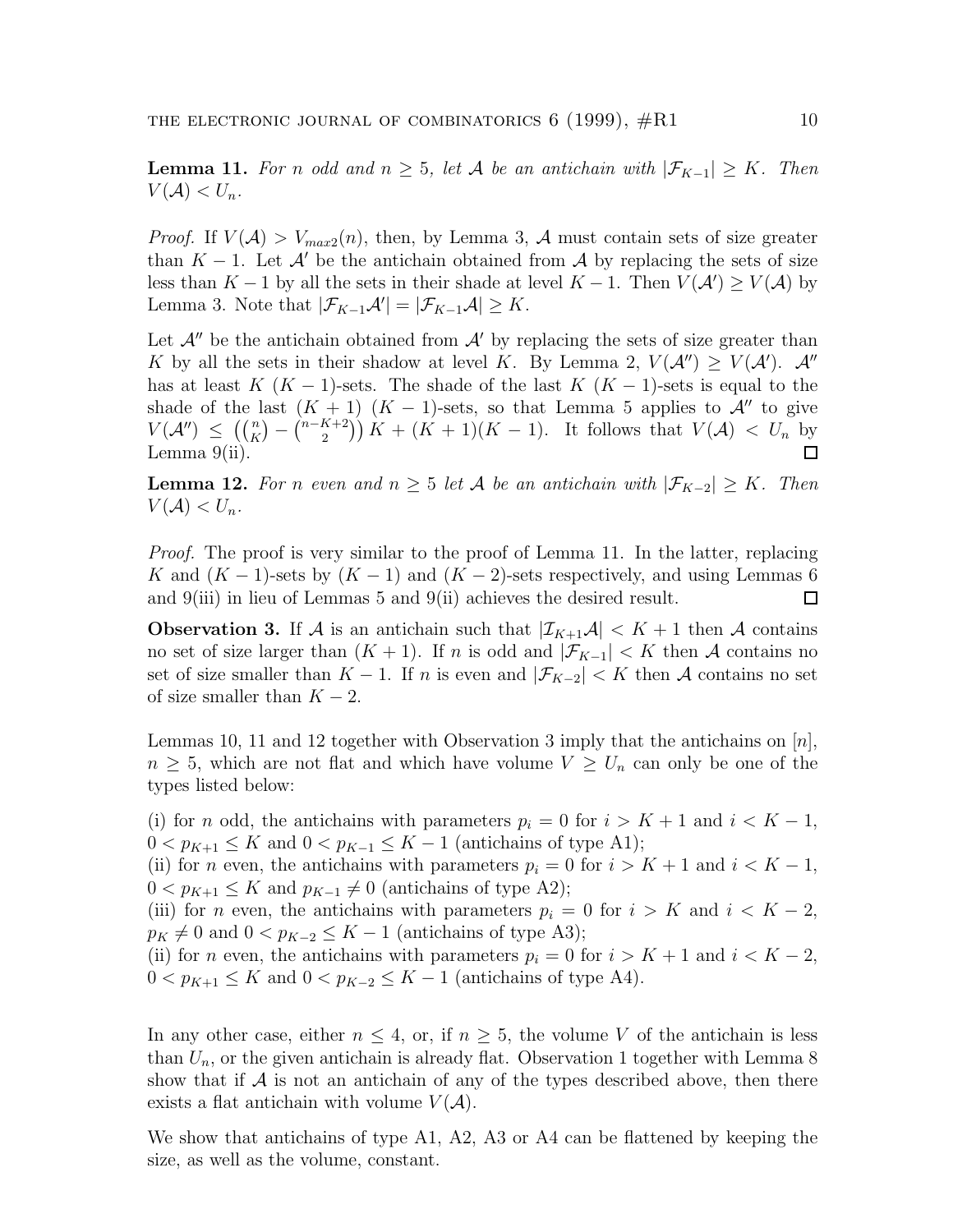In all of the following, A is a squashed antichain on [n] with parameters  $p_i$ ,  $0 \le i \le n$ . As before, we assume that the sets of the smallest size, say  $l$ , form a terminal segment of l-sets in squashed order.

**Notation.**  $F_k(p)$  denotes the first p k-sets in squashed order and  $L_k(p)$  denotes the last  $p$  k-sets in squashed order.

#### **Observation 4.**

Let  $k \in \mathbb{Z}^+$  be such that  $0 < k < n$ .

(i) For  $0 \le p \le k$  and  $0 \le m \le p$ , the size of the new-shadow of the last m k-sets of  $F_k(p)$  is greater than or equal to 2m.

(ii) For  $0 \leq p < n - k$  and  $0 \leq m \leq p$ , the size of the new-shade of the first m k-sets of  $L_k(p)$  is greater than or equal to  $2m$ .

The next three lemmas conclude the proof of Theorem 1.

**Lemma 13.** If A is an antichain of type A1 or A2, then there exists a flat antichain of size  $|\mathcal{A}|$  and volume  $V(\mathcal{A})$ .

*Proof.* Let  $p = \min\{p_{K+1}, p_{K-1}\}\$ . Then  $p \leq K$ . By Observation 4(i), there exists an antichain of size  $|\mathcal{A}|$  and volume  $V(\mathcal{A})$  having parameters  $q_i = 0$  for  $i > K + 1$  and  $i < K - 1$ ,  $q_{K+1} = p_{K+1} - p$ ,  $q_K = 2p + p_K$ ,  $q_{K-1} = p_{K-1} - p$ . □

**Lemma 14.** If  $A$  is an antichain of type A3, then there exists a flat antichain of size  $|\mathcal{A}|$  and volume  $V(\mathcal{A})$ .

*Proof.* Note that  $n = 2K - 2$  and let  $p = \min\{p_K, p_{K-2}\}\$ . Then  $p \leq K - 1$  and by Observation 4(ii) there exists an antichain of size  $|\mathcal{A}|$  and volume  $V(\mathcal{A})$  having parameters  $q_i = 0$  for  $i > K$  and  $i < K - 2$ ,  $q_K = p_K - p$ ,  $q_{K-1} = 2p + p_{K-1}$ ,  $q_{K-2} = p_{K-2} - p.$  $\Box$ 

**Lemma 15.** If  $A$  is an antichain of type  $A_4$ , then there exists a flat antichain of size | $\mathcal{A}$ | and volume  $V(\mathcal{A})$ .

*Proof.* Note that  $n = 2K - 2$ . Three cases are considered. In each case, by Observations 4(i) and (ii), there exists an antichain of size  $|\mathcal{A}|$  and volume  $V(\mathcal{A})$  and having parameters  $q_i$  as given below:

(i)  $p_{K+1} = p_{K-2}$ :  $q_i = 0$  for  $i > K$  and  $i < K-1$ ,  $q_K = p_{K+1}+p_K$ ,  $q_{K-1} = p_{K-1}+p_{K-2}$ .

(ii)  $p_{K+1} > p_{K-2}$ :  $q_i = 0$  for  $i > K+1$  and  $i < K-1$ ,  $q_{K+1} = p_{K+1} - p_{K-2}$ ,  $q_K = p_K + p_{K-2}, q_{K-1} = p_{K-1} + p_{K-2}$ . This is an antichain of type A2.

(iii)  $p_{K+1} < p_{K-2}$ :  $q_i = 0$  for  $i > K$  and  $i < K - 2$ ,  $q_K = p_{K+1} + p_K$ ,  $q_{K-1} =$  $p_{K-1} + p_{K+1}, q_{K-2} = p_{K-2} - p_{K+1}$ . This is an antichain of type A3.

By Lemmas 13 and 14 the antichains obtained in cases (ii) and (iii) have a flat counterpart with same size  $|\mathcal{A}|$  and volume  $V(\mathcal{A})$ .  $\Box$